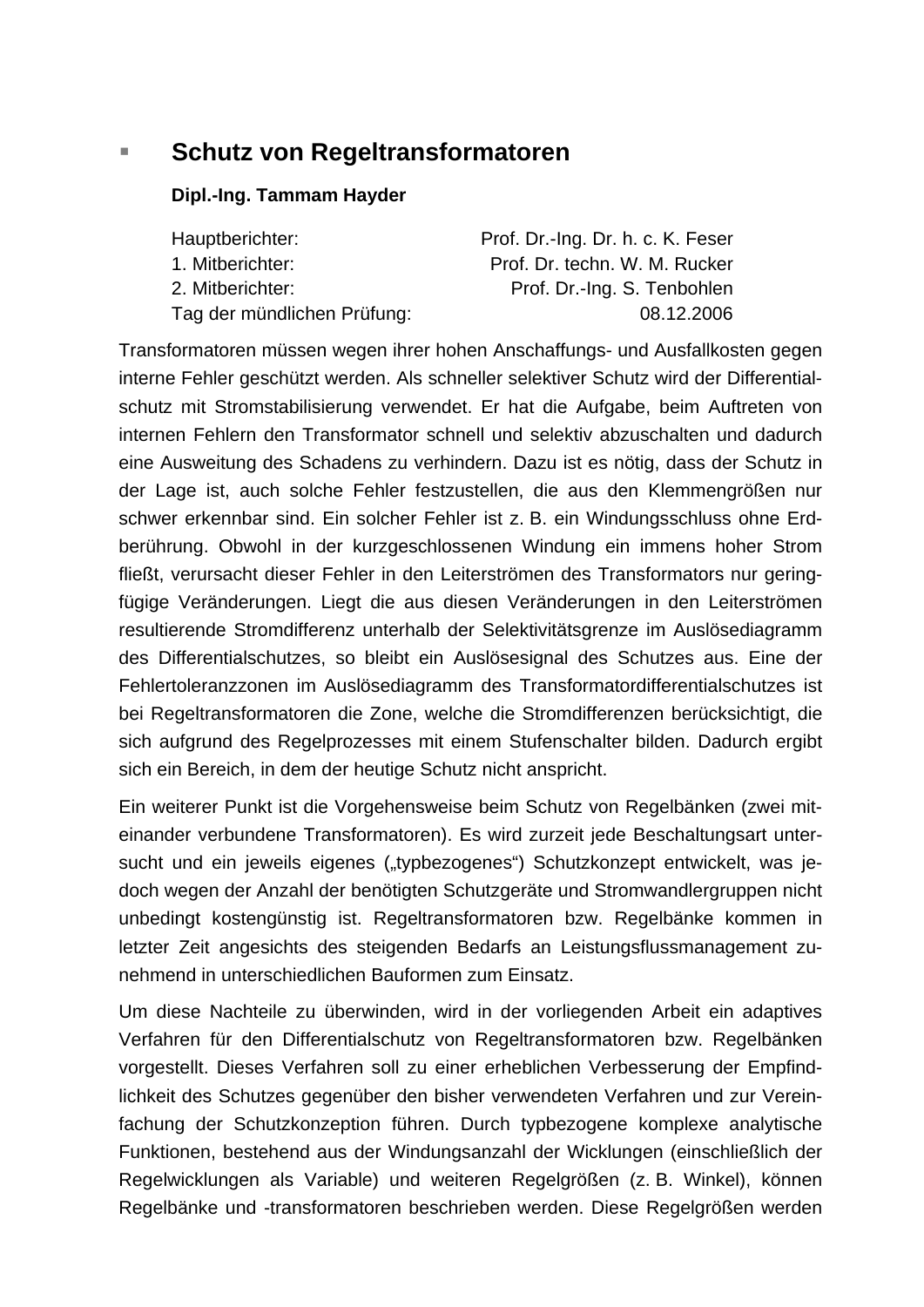in Anlehnung an die Stellung des Stufenschalters bestimmt und online korrigiert. Insofern ist die Fähigkeit des Schutzes zur Erfassung der Stufenschalterstellung und zu einer adaptiven Anpassung der Primär- und Sekundärströme als Funktion dieser Stellung eine Voraussetzung für die Implementierung des Konzepts.

Nach einer Einführung in die Problematik wird eine Reihe von Regeltransformatoren unterschiedlicher Art betrachtet, deren analytische Adaptionsfunktionen hergeleitet und präsentiert werden.

Um diese Adaptionsfunktionen zu überprüfen sowie das gesamte Konzept zu testen, wurde ein einfaches Modell für Regeltransformatoren entwickelt. Die Elemente der aus den Transformatornenndaten errechneten Matrizen werden nach einem mathematischen Verfahren in Relation zur Stufenschalterstellung modifiziert.

Die vorgestellte theoretische Betrachtung wird mit einem Überblick über praktische Realisierungsaspekte abgerundet, die Erfassungsmöglichkeiten der Stufenschalterstellung werden auch angesprochen. Des Weiteren wird ein Realisierungsvorschlag gemacht und die Machbarkeit anhand einer Implementierung auf einem digitalen Signalprozessor überprüft.

Am Schluss werden Simulationsergebnisse präsentiert, dadurch wird Folgendes nachgewiesen: Erstens die Fähigkeit der typbezogenen Adaptionsfunktionen, die Regeltransformatoren zu beschreiben, und zweitens die Fähigkeit des Konzepts, einen empfindlichen selektiven Schutz für den Regeltransformator zu gewährleisten.

In der Arbeit wird auch auf das Thema "Signalaufbereitung im Differentialschutz von Transformatoren" eingegangen, es werden Filteralgorithmen analysiert und miteinander verglichen und Verbesserungsmöglichkeiten vorgeschlagen.

# **Protection of Regulating Transformers**

# **Dipl.-Ing. Tammam Hayder**

Increased energy demand, deregulation, privatization of the power supply industry and cross-border energy transport often cause utilities to operate and stress transmission systems to, and occasionally beyond, the capabilities they were originally designed for. Maintaining reliable, secure and economical operation of interconnected networks under these conditions requires that transmission operators improve their control and management of network power flows and provide voltage stability. Today, new power electronics applications such as unified power flow controllers (UPFC) are available to control network power flows. Since regulating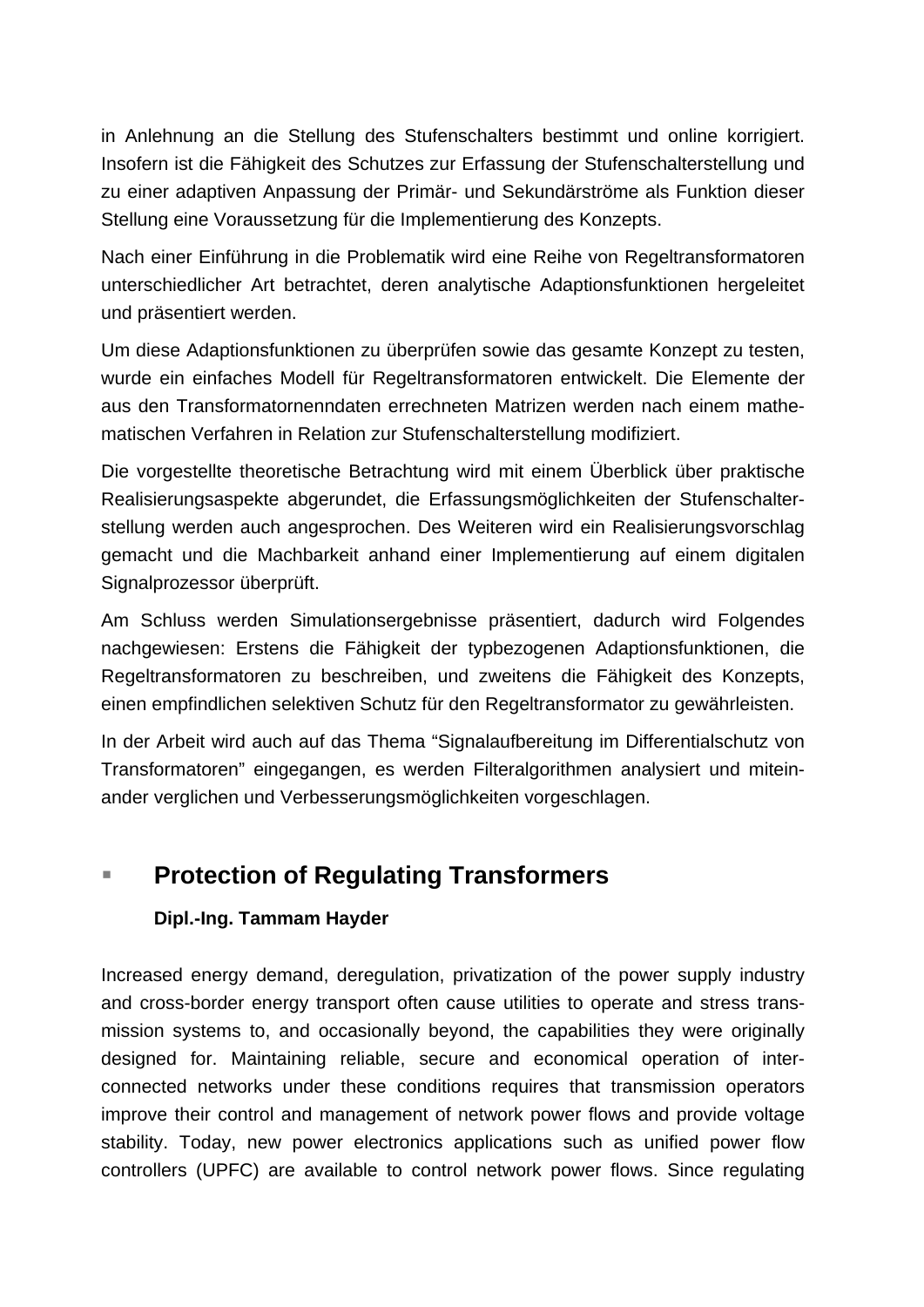transformers have proved efficient in controlling the power flows and regulating the voltage, they are more and more widely used.

In this changing environment of energy production, transmission and distribution high demands on the protection equipment are required, concerning sensitivity, security and reliability. Especially the policy of integrating protection functions into the control and monitoring systems challenges protection engineers to improve the sensitivity of protection, so that low-current faults could be detected (like turn-to-turn short circuits in transformer windings) and a warning message given. Moreover, the idea of an adaptive protection that adjusts the operating characteristics of the relay system in response to changing system conditions has became much more promising. It improves the protection sensitivity and simplifies its conception. This thesis presents an adaptive adjustment concept for differential protection of regulating transformers.

#### **Protection of regulating transformers - state of the art**

Regulating transformers may be of the "in-phase" type or the "phase-shifting" type. The in-phase type provides means for increasing or decreasing the circuit voltage at its location under load without changing the phase angle. The phase-shifting type changes the phase angle and usually also the voltage magnitude under load. A regulating transformer may be used alone in a circuit or in conjunction with a power transformer. Or the regulating-transformer function may be built into a power transformer.

The current approach to the conception of differential protection for regulating transformers is as follows: For power transformers with regulating winding (mostly inphase type), the percentage slope of the differential relay should be high enough to accommodate the full range of voltage change, as already mentioned for tapchanging power transformers. A general set to operate for a current imbalance of 15 % greater than the imbalance due to maximum regulation is recommended [IEEE C37.91, 2000]. Thereby the protection sensibility is significantly impaired.

In the case of a regulating transformer in conjunction with a power transformer, a concept of protection for every arrangement should be developed. The most commonly used circuit for a two-core design, "phase-shifting" type is the symmetrical phase shifting transformer (PST). This configuration consists of an auxiliary unit, whose secondary winding is connected serially into the transmission path and a main unit which is equipped with a fully tapped low-voltage winding. This PST is protected by dual, redundant protection systems including a percentage-differential relay with harmonic restraint and an individual current transformer for each system. So far, several tests had to be carried out to determine the current transformer connection and ratio requirements and to adjust the relays [IEEE C57.135, 2001].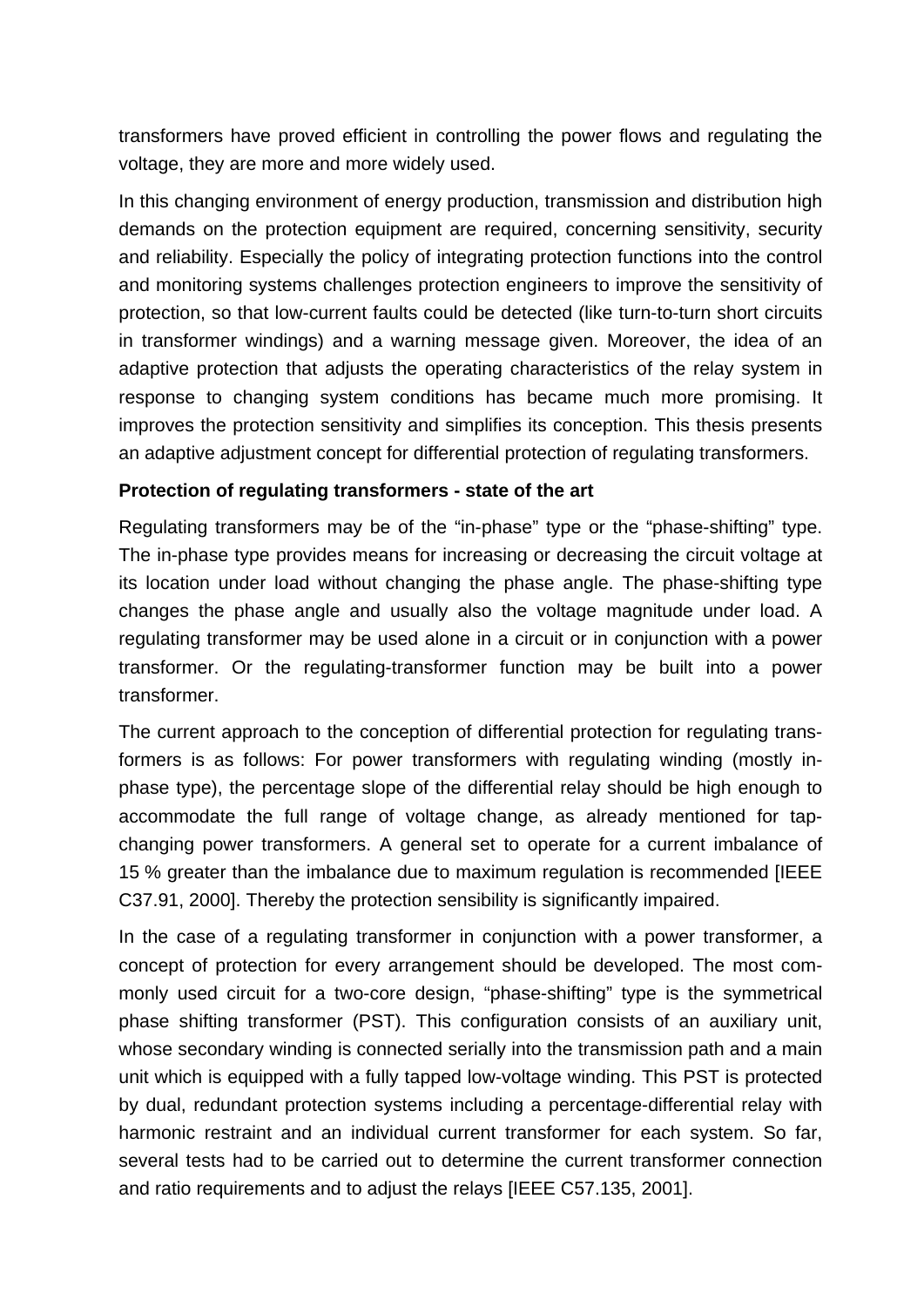## **Adaptive differential protection for regulating transformers**

A protection concept on the basis of an adaptive current balance of primary and secondary currents (source and load by a design consisting of two transformers) on the regulating transformer in relation to the tap changer position enables the attainment of two goals: the improvement of the protection sensitivity and the simplification of the protection conception. For an implementation of the concept the protection must be able to detect the tap changer position and to adapt the adjustment of the secondary currents as a function of the tap changer position.

The main idea of the concept is the description of transformers by an analytical complex function consisting of the number of turns of the windings and including the regulating winding(s) as variables, which are determined and adjusted online depending on the tap changer position as well as other controlled variables in the function (e.g. angle).

## **Derivation of analytical adaptive functions**

The well-known equivalent circuit (positive-sequence) of transformer is used. The circuit consists of a serial impedance and a complex ratio of turns. Only the ratio of turns is relevant for the concept.

The way of the derivation of the function depends on the design type of the regulating transformer. In the case of a single-core regulating transformer, the internal connection of windings should be analysed. In the case of a double-core regulating arrangement, one has to distinguish between two types according to the connection of the auxiliary unit: If the winding on the load side of the auxiliary unit is galvanically separated from the main unit, the complex ratio of turns can be calculated by multiplying the ratio of turns of both units with each other. In the other type, a winding of the auxiliary unit is connected into the transmission path and to the main unit. In this case, the auxiliary unit can be replaced by a controlled voltage source with an impedance. The further mathematical handling of the equivalent circuit diagram leads to a simple three-phase two-winding transformer. In this thesis, a catalogue containing adjustment functions for several common designs of regulating transformers has been compiled.

## **Modelling of regulating transformers**

Two models have been used in this thesis:

a) A geometrical model whose elements are derived from the geometrical arrangement of the transformer. Different fault conditions can be simulated by changing the appropriate impedances. A change of the tap changer position can be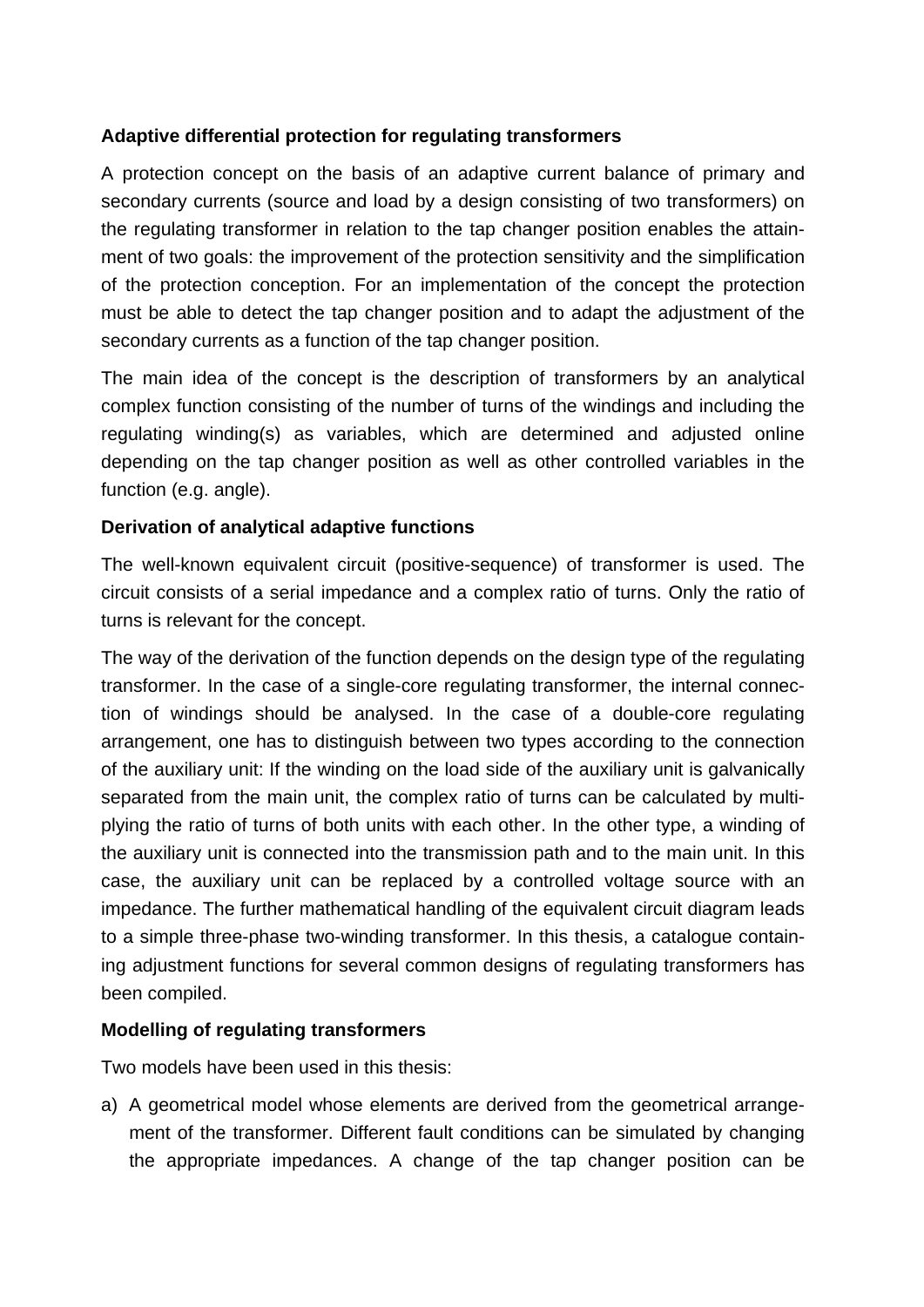accounted for by changing the turns ratio of the ideal transformer on the regulating winding.

b) A matrices model: It is based on the physical concept of representing windings as coupled coils, so a system can be described in the time domain using two matrices [R] and [L] and the Laplace operator *p*:

This model is successfully implemented in the simulation program EMTP-ATP as a routine named BCTRAN. In order to model internal faults, new elements can be added which are computed using mathematical equations modelling the faulted transformer. A model for a regulating transformer can be created in the following two steps:

- 1. The matrices [R] and [L] modelling a regulating transformer with nominal position of the tap changer (position 0) are calculated using the BCTRAN routine of ATP.
- 2. In this step the ratios between the elements of two successive positions *i* and  $i \pm 1$ of the tap changer are derived.

The period of changing between the two positions can be modelled by means of the switching sequence of the tap changer.

## **Conception of adaptive differential protection for regulating transformers**

The concept uses the well-known tow protection methods: restricted earth fault protection and biased differential protection. In applying the differential protection a variety of considerations must be taken into account. After the elimination of zero sequence currents the ratio and the phase of signals on either side of the windings must be corrected. In place of constant correction factors the concept arranges software blocks for correction (ratio and phase) with an open input interface for adjustment functions depending on the type of the regulating transformers. Such an open platform allows an easy implementation of new functions. Prerequisite for the adaptive system is the recording of the position indicating signal. There are several possibilities for receiving the tap position. One possible way is via a direct connection with the tap changer. In this case the protection unit must be equipped with a processing unit for the conversion and transmission of the signal into an adequate code (like the BCD code). Another possibility for recording the position is via the communication system in the substation. The IEC 61850 is the international standard for substation automation systems. It defines the communication between devices in the substation and the related system requirements. It supports all substation automation functions and their engineering. For the tap changer position a "logical node" of the type ATCC, i.e. an Automatic Tap Change Controller, is defined.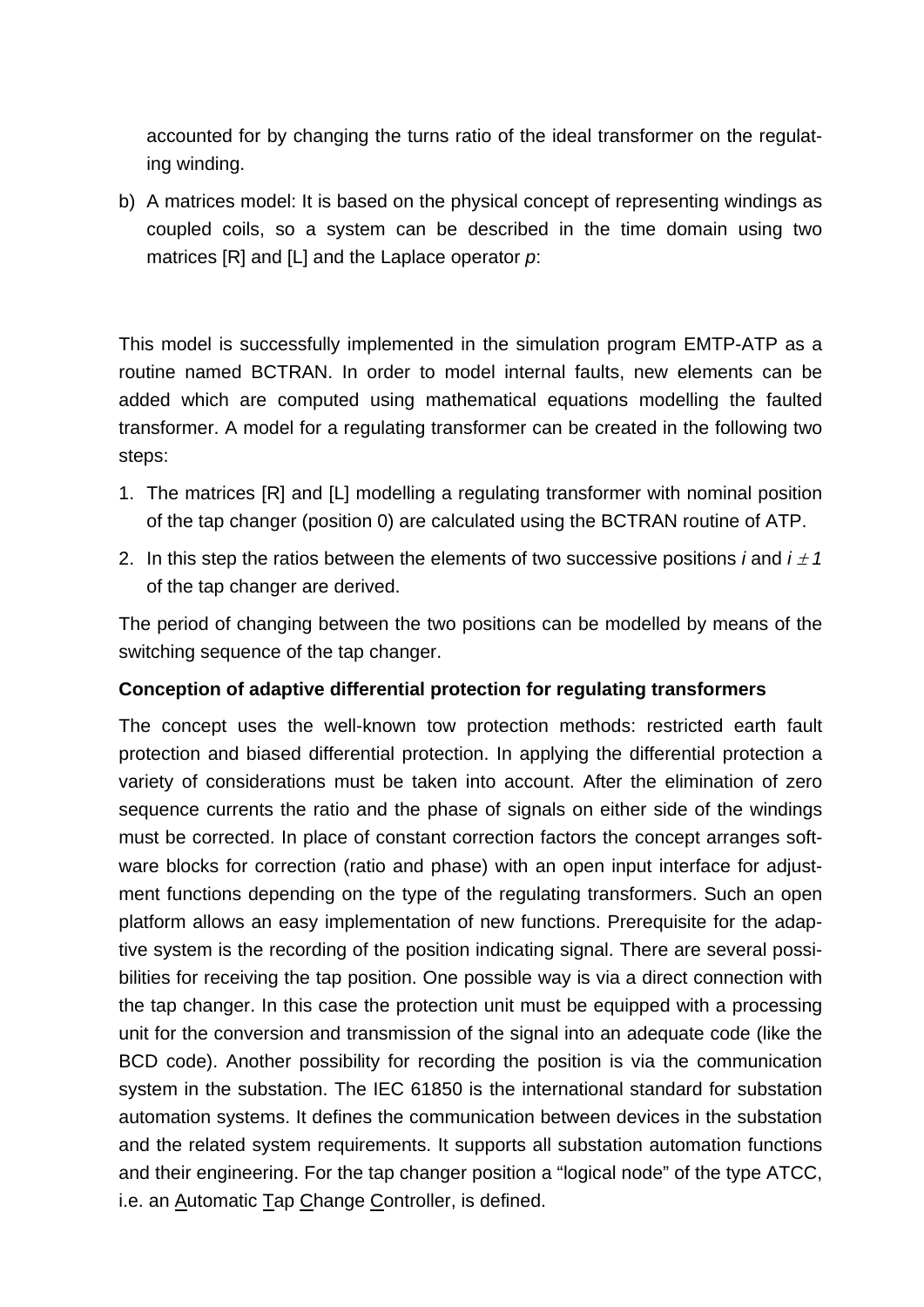#### **Simulation results**

A lot of simulations have been carried out with the models presented above. Five different types of transformers have been simulated. Their rated data are provided by the transformer manufacturers. First, the accuracy of the derived adjustment functions have been checked. In a further step the stability of the restricted earth fault protection and the biased differential protection in case of external faults has been investigated. Furthermore, different short circuits in windings with the earth and turnto-turn short circuits in windings have been simulated. The following conclusions can be drawn:

- When checking out the adjustment functions, there remained a small difference current. Its amount depends on the fact on which side of the transformer the tap changer is installed. If the tap changer is installed on the primary winding then the residual difference current is bigger (about 0.06 p.u. of the rated current) because of a magnetising current; otherwise the residual current is less than 0.005 p.u. of the rated current.
- Both protection functions are stable in case of external faults. The position of the tap changer does not have a significant impact.
- Both the restricted earth fault protection and the biased differential protection have responded to different short circuits with earth and turn-to-turn short circuits in windings of the five simulated types. The increase of the earth fault protection indicators and of the fault characteristics in the relay diagram depends on several parameters: winding, place of fault, position of tap changer and fault resistance.

Simulations of turn-turn short circuits have shown that with an adaptive adjustment of the amplitude and the phase of the currents the protection is able to detect low-current turn-turn short circuits.

#### **Investigation of technical feasibility**

In this investigation a Texas Instruments DSP 225 MHz has been used on the evaluation board. The algorithm of the differential protection of the transformer has been implemented on the DSP with the C-code. Simulated current signals have been sampled with a Matlab routine and transported to the evaluation board through an USB interface. The implementation of adaption functions as components which can be downloaded after the main program was successful. The execution time of currents adjustment by changing the changer position amounted to less than 0.1 ms.

## **Signal processing in digital protection relays for transformers**

Input signals to differential protective relays on transformers are not pure sinusoidal signals; they are contaminated with noise which must be eliminated in order to obtain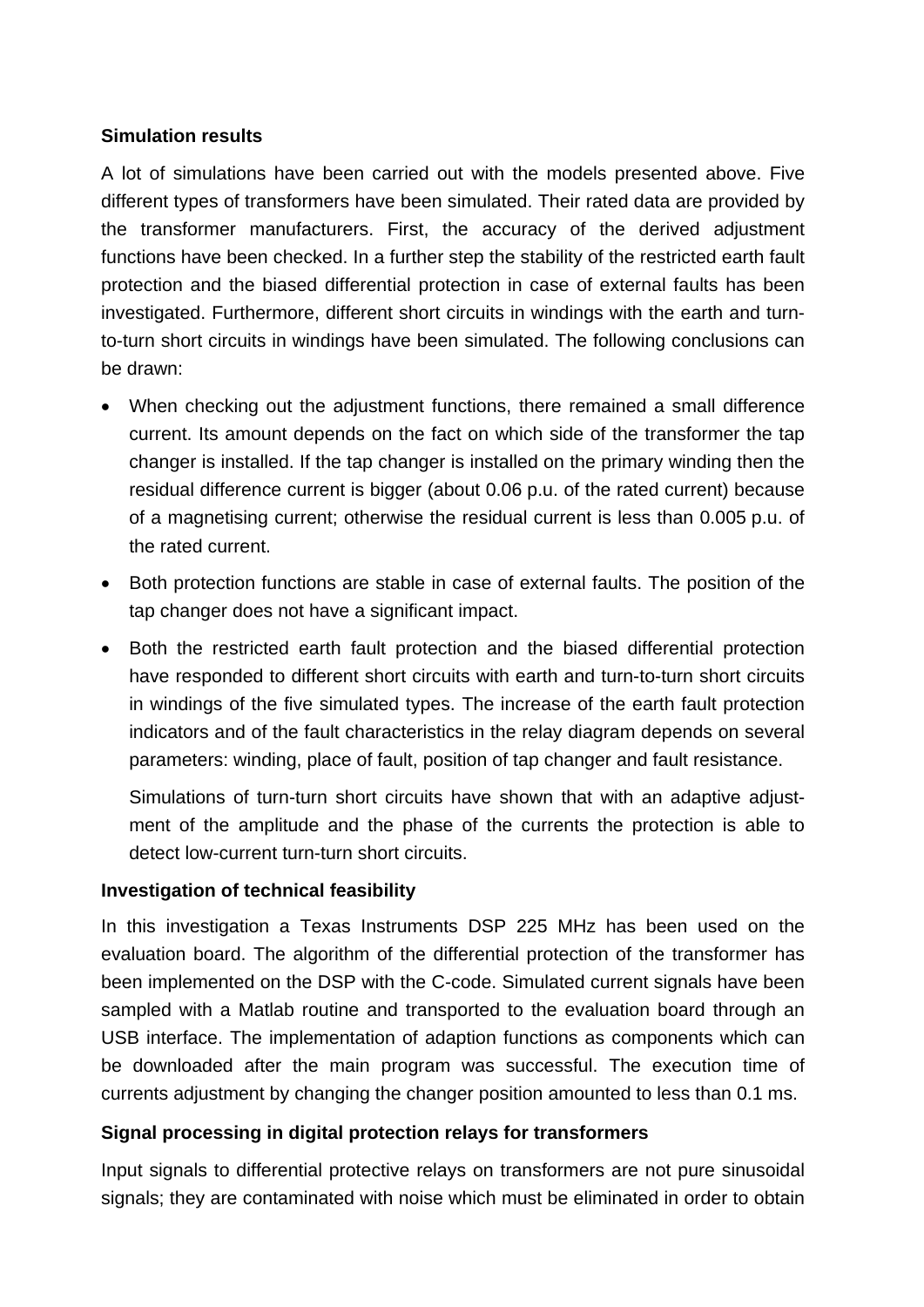signal quantities of interest. A filter must save the fundamental frequency components and up to the fifth harmonic components. There are two types of digital filtering algorithms for protective relays: a) algorithms with a data window and b) algorithms based on estimation of the signal parameters. The algorithms of the first type are mostly finite impulse response filters (FIR) whose output signal is related to the input signal by a convolution sum. The most common FIR filters in digital protective relays for transformers are one-cycle Fourier-filters and one-cycle Walsh- filters. The benefit of the Walsh filter lies in the simplicity of the calculating, but in terms of accuracy and speed the one-cycle Fourier filter was found to be a good compromise for a digital implementation of the differential relay for power transformers. Algorithms of type b) are more complex than those of type a). Two filters of this latter family have been found suitable for the digital protection of transformers, the recursive least square filter (RLS) and the Kalman filter. In this thesis the Kalman filter has been used as a test case for recursive estimator filters.

The current attitude towards the use of Kalman filters in comparison to Fourier filters is that an application of the filter is justified only when the covariance of white noise cannot be assumed constant. Tests have shown the behaviour of an eleven-state Kalman filter and a one-cycle Fourier filter in the presence of new types of noise which could appear in a modern power system. In this thesis a test signal comprising several sinusoidal components and faults in a transformer simulated with EMTP-ATP have been considered.

- In case of a signal affected by white noise (constant covariance): Both filters appear to be capable of eliminating the noise, but a little improvement is obtained when the Kalman filter is used. Above all, the estimated fundamental frequency component has less standard deviation.
- Signal affected by decayed DC-component: In contrast to the Fourier filter, the Kalman filter is capable of rejecting the DC component.
- Signal affected by nonharmonic sinusoids: A quality improvement is clearly obtained by employing the Kalman filter.

In two cases the necessity for an improvement of the Kalman filter has been identified and solutions have been developed:

In case of variations in the system frequency of more than  $\pm$  50 mHz from its normal value, the Kalman filter becomes instable: One possibility is the use of an extended Kalman filter, which is simply an extension of the linear Kalman-filter theory to non-linear systems. The eleven-state filter must be extended to a twelve-state system in which the system frequency is considered as a system variable [Kim, 2005] and the relationships of the observed current signals become